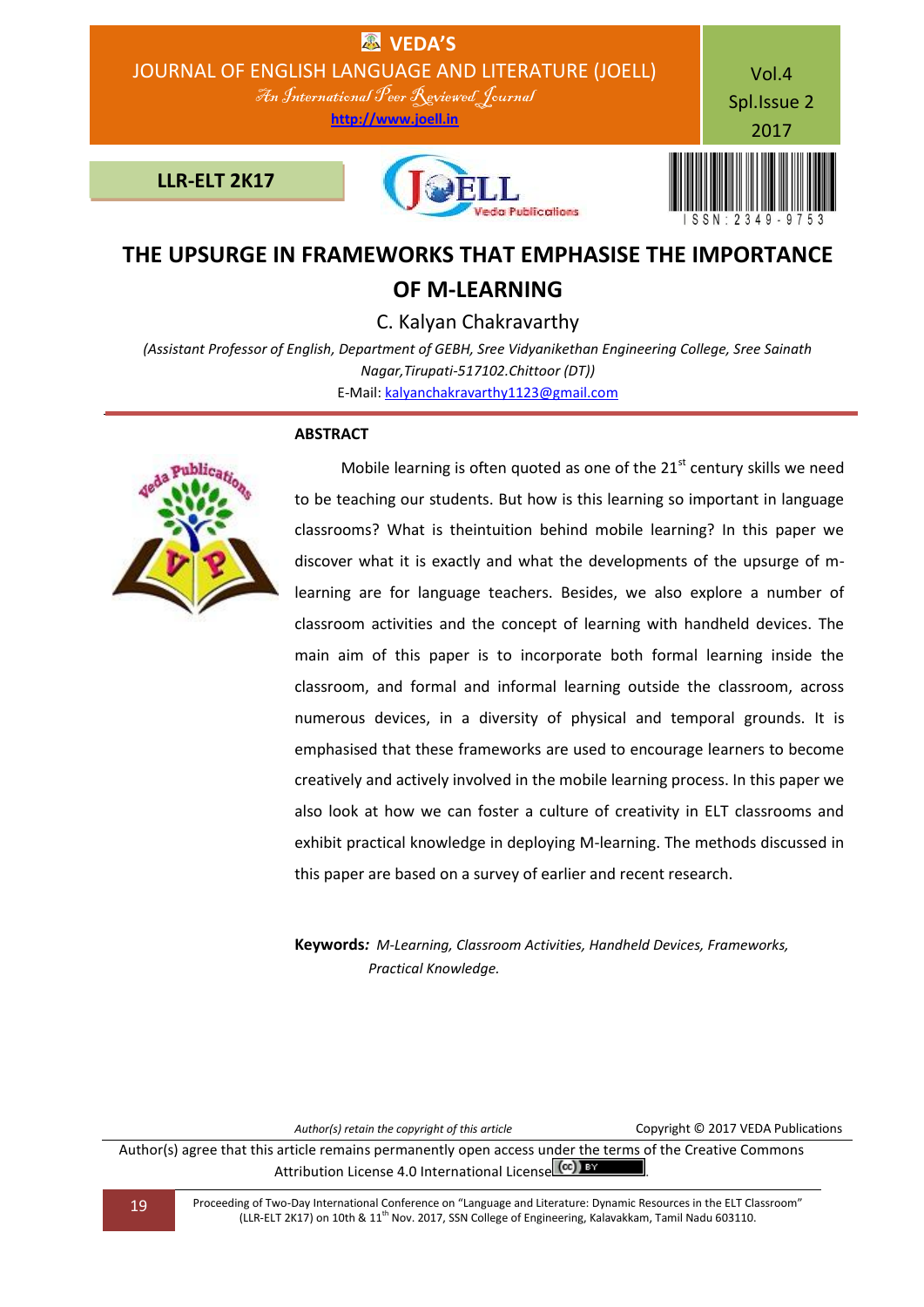### **WHAT IS MOBILE LEARNING?**

Precisely what one mean by mobile learning is the matter of some debate (Kukulska-Hulme, 2009; Traxler, 2009). Does mobile learning literally refer to the mobility of learners—the notion that one could learn anywhere and anytime—or to the mobility of mobile devices themselves? Both of these characteristics are undoubtedly important but present definitions also stress the importance of context. This discusses the skill of mobile learning to comprehend both formal learning within the classroom, and informal and formal learning outside the classroom, across innumerable devices, in a variety of temporal and physical arenas. Communication with mobile devices is merely one part of the picture; of crucial importance in any discussion of mobile learning are the interfaces that it supports and the ways in which these lead to learning.

Sharples, Arnedillo-Sánchez, Milrad and Vavoula (2009) describe mobile learning as "the processes (both personal and public) of coming to know through exploration and conversation across multiple contexts among people and interactive technologies" (p. 225). This view is reinforced by Sharples, Kukulska-Hulme, Milrad, Vavoulaand Arnedillo-Sánchez (2009):

The mobile technology, while essential, is only one of the different types of technology and interaction employed. The learning experiences cross spatial, temporal and/or conceptual borders and involve interactions with fixed technologies as well as mobile devices. Weaving the interactions with mobile technology into the fabric of pedagogical interaction that develops around them becomes the focus of attention. (p. 20)

Fragment of the challenge in arriving at a particular definition of mobile learning has to do with the point that it is a hastily changing field, with fresh and classier handheld devices frequently appearing on the market. The devices themselves used in mobile learning may range from mobile phones and tablets to digital cameras, MP3 and MP4 players and gaming consoles. Nevertheless we define m-learning, it is clear that when we speak about the use of mobile devices in education, and the discussion

wants to be enclosed within the wider context of pedagogy and learning.

## **M-LEARNING IN ELT**

Definitions apart, the increasing accessibility and ubiquity and of mobile devices and access to mobile networks universally is beyond argument. In spite of continuous barriers to mobile learning in education, which include cost, technical constraints and attitudinal factors (JISC, 2012, pp. 43-44), mobile learning is on the upsurge. This has significant implications for teachers, who need to first identify this fact and then take advantage of it. Kukulska-Hulme (2009) describes this as follows: "To a certain extent, by dint of their ubiquity, mobile devices are already influencing how people learn; on the other hand, educators need to do more than just watch it happen" (p. 158).

Mobile assisted language learning (MALL) has definitely made an arrivalin the field of ELT, first about 2009 with the appearance of mobile 'apps' (programs or applications) for language learning established by the British Council, meticulously followed by major ELT publishers generatingobjective and course book-related apps (Dudeney&Hockly, 2012). Nevertheless, further than this content-driven method, the execution of MALL in ELT to date in specific classrooms has in the main been ad hoc and restricted to initial adopters. This is in stark difference to mainstream education, where largescale projects assimilating MALL into programmes, such as MOLENET in the United Kingdom, or school and university enterprises, such as those by Abilene Christian University, Forsyth County Schools or Kansas University in the United States, have been in succession for several years. Similarly, research into the assimilation of mobile devices into classroom teaching in countries such as Australia has inclined to emphasis on mainstream education (Pegrum, Howitt, &Striepe, 2013; Pegrum, Oakley, & Faulkner, 2013). In the arena of ELT, the British Council is employing larger scale app-based mobile learning plans in developing countries such as China and Sudan, but as this is comparatively new territory for English language teachers, ELT-related m-learning research revisions are still few and far between. The scarcity of studies is compounded by the facts that the rapid evolution of devices makes longitudinal research

20 Proceeding of Two-Day International Conference on "Language and Literature: Dynamic Resources in the ELT Classroom" (LLR-ELT 2K17) on 10th & 11<sup>th</sup> Nov. 2017, SSN College of Engineering, Kalavakkam, Tamil Nadu 603110.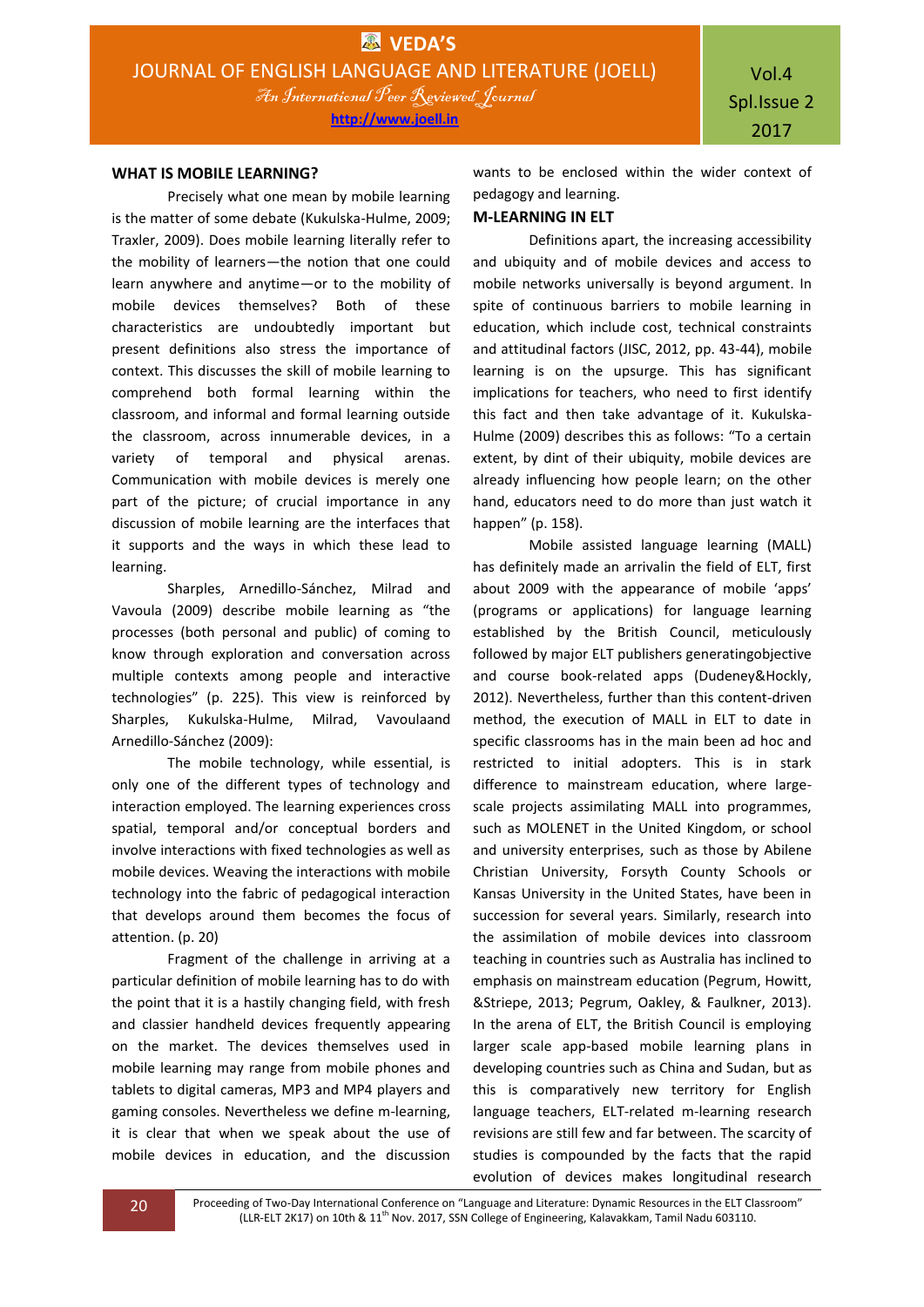studies difficult (Pachler, 2009, p. 4) and many institutions actively ban the use of mobile devices in classrooms (JISC, 2012, p. 3).

# **IMPLICATIONS FOR ENGLISH LANGUAGE TEACHERS**

Though there is a reductionist inclinationin the arena of ELT to parallel mobile learning with the usage of apps on smart phones or tablets, with learners retrieving this content outside of class time, there is no purpose why mobile devices couldn't be integrated into formal learning both outside and inside the classroom. For trainers to take complete advantage of the prospective of mobile learning, it entails a move in thinking about not just where mobile learning could take place, but also an awareness that mobile or handheld devices have many affordances than merely the intake of language in pre-packaged apps. As with any technology, it is not the technology itself that enhances teaching or learning, but rather the use to which it is set. In this context, it is beneficial to discriminate between mobile learning activities that emphasis on intake of content, and activities that inspire the creation of language.

Learning activities can be intended which simply substitute a mobile device for a traditional device, or learning activities can be considered which would be impossible to carry out without a mobile device. It is these later activities that completely realize the potential of MALL. Puentedura's (2010) SAMR design is one that can practically be applied to the design of mobile learning activities for ELT. The SAMR designrecommends that technology could be used in learning activities in the following ways:

- Substitution: technology acts as a tool substitute, with no functional change
- Augmentation: technology acts as a direct tool substitute, with functional improvement
- Modifications: technology allows for significant task redesign
- Redefinition: technology allows for the creation of new tasks previously inconceivable. (Puentedura, 2010)

The SAMR design defines the usage of technology in learning tasks, from the simplest (Substitution) to the more difficult (Redefinition) and innovative ones. The SAMR design perceives Substitution and Augmentation as methods to improve learning tasks, whereas Modifications and Redefinition allow for transformation.

## **CLASSROOM TASKS**

To elucidate the SAMR design, how might each of these phasesconvert into classroom tasks with mobile devices? Below given are task models for each phase of the SAMR design using mobile phones (although other handheld devices such as tablets can be used to carry out some of these tasks).

At the modest level, a mobile learning task that includes Substitution might implicate giving learners short dictations, which they take down as note-taking function or SMS text messages on their mobile phones. Here we merely substitute a mobile device for pen and paper; the dictated could be saved and shared electronically.

Going up a phase in the SAMR design, a mobile learning task that contains Augmentation mayinclude learners using the text function on their devices to create a sequence story in groups, which is later transferred to a blog, with remarks from other groups, classes, or even parents (of young learners) beseeched. In this task, though the mobile text function has again replaced for pen and paper, by producing a sequence story in electronic setup and partaking it through a blog, we have further added a level of 'functional improvement' and enrichment: the stories could easily be shared with an audience elsewhere the classroom, welcoming interactions that would otherwise not be as easy to achieve.

A classroom activity replicating the SAMR design's Alterations stage may provide learners with the chance to engage in pairs, practising and video recording short oral presentations on their devices. In this case, the device allows learners to practise, record, and re-record till they are content with the final version. The class time spent on repetition and rehearsal offers learners with intensive language rehearsal and no loss of inspiration, by providing them the chance to assess their output immediately in virtual privacy and to develop their performance on succeeding takes. Once learners have fashioned a

21 Proceeding of Two-Day International Conference on "Language and Literature: Dynamic Resources in the ELT Classroom" (LLR-ELT 2K17) on 10th & 11<sup>th</sup> Nov. 2017, SSN College of Engineering, Kalavakkam, Tamil Nadu 603110.